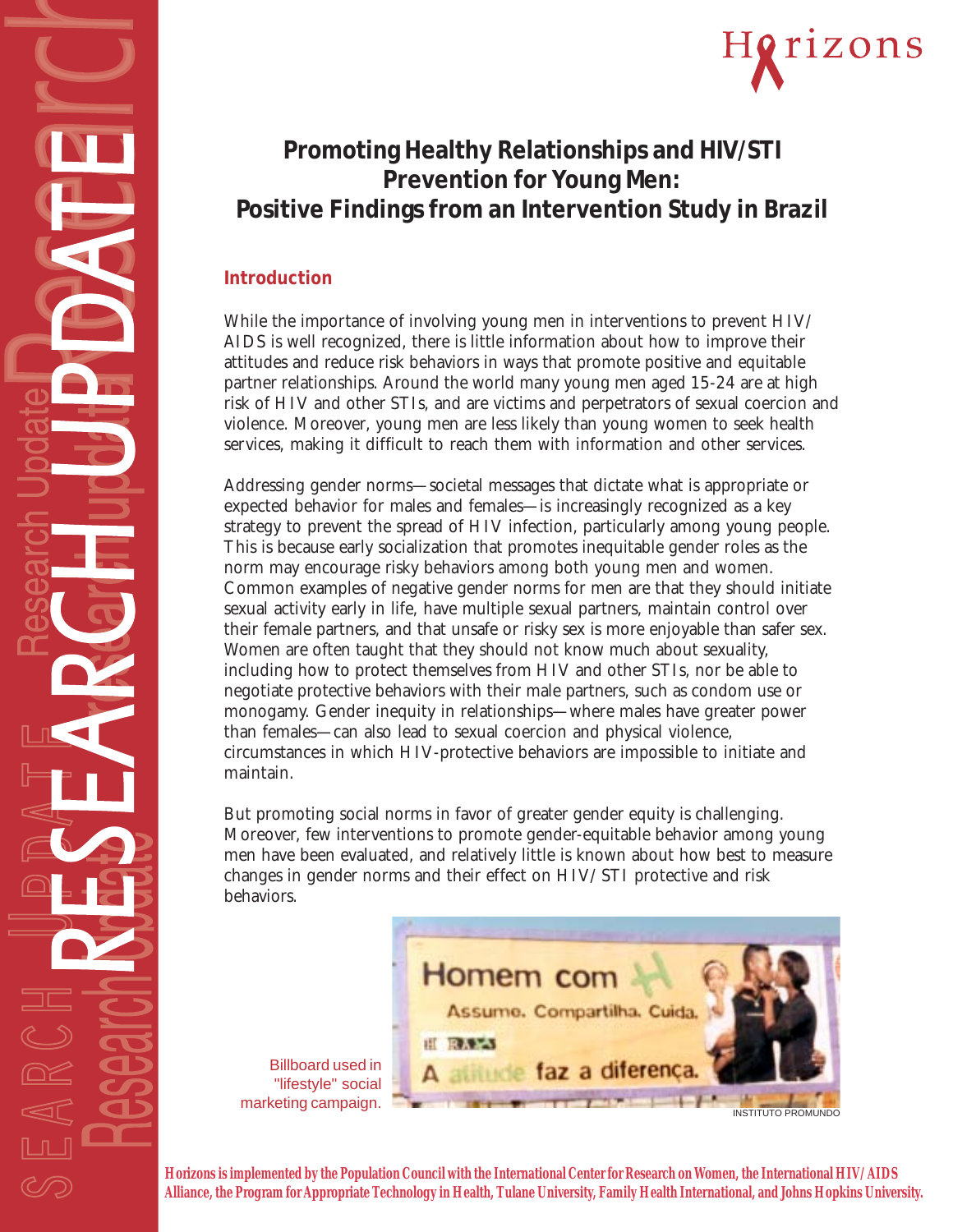To address these gaps, the Horizons Program and Instituto PROMUNDO, with support from USAID, SSL International, the John D. and Catherine T. MacArthur Foundation and John Snow Brasil, examined the effectiveness of interventions to improve young men's attitudes about gender roles and sexual relationships and to reduce HIV risk behaviors and partner violence. The study posits that young men can change their behavior and develop positive attitudes through participation in group educational activities that encourage reflection



Young men participating in a group education session.

about what it means to be a man, and that reinforcing these messages on the community level will have additional positive impacts on these young men.

#### **Methods and Study Population**

Set in Rio de Janeiro, Brazil, the quasi-experimental study compares the impact of different combinations of program activities to identify which are particularly vital to success. Three groups of young men 14 to 25 years old, with a mean age of 17 (at baseline, n = 780), were followed over time. Young men were recruited from local schools and community-based organizations. The study population is based in three different but fairly homogeneous low-income communities or favelas. These communities regularly erupt with violence, and armed, drug-trafficking comandos have become powerful social forces that have recruited many young men from the community.

One intervention component was interactive group education sessions for young men led by adult male facilitators. The other was a community-wide "lifestyle" social marketing campaign to promote condom use, using gender-equitable messages that also reinforce the messages promoted in the group education sessions. One arm of the study, based in Maré, focused on group education only, while the second arm based, in Bangu, received an intervention that combines group education with the community-wide lifestyle campaign. In the third community, Morro dos Macacos, a delayed intervention served as a control.

To assess program impact, the researchers developed and used the Gender-Equitable Men (GEM) Scale, which includes 17 items that measure "traditional" attitudes about gender roles related to HIV/AIDS and pregnancy prevention, violence, sexual relationships, domestic chores and caregiving, and homosexuality. Informants also provided information on HIV-related risk, such as STI symptoms, condom use, and number of sexual partners.

Surveys were administered to a cohort in each site prior to any intervention activities ( $n = 258$  in Bangu,  $n = 250$  in Maré, and  $n = 272$  in Morro dos Macacos), after the intervention had been ongoing for six months ( $n = 230$  in Bangu,  $n = 212$  in Maré, and  $n = 180$  in Morro dos Macacos; data collection ongoing in the third site) and after one year ( $n = 217$  in Bangu and  $n = 172$  in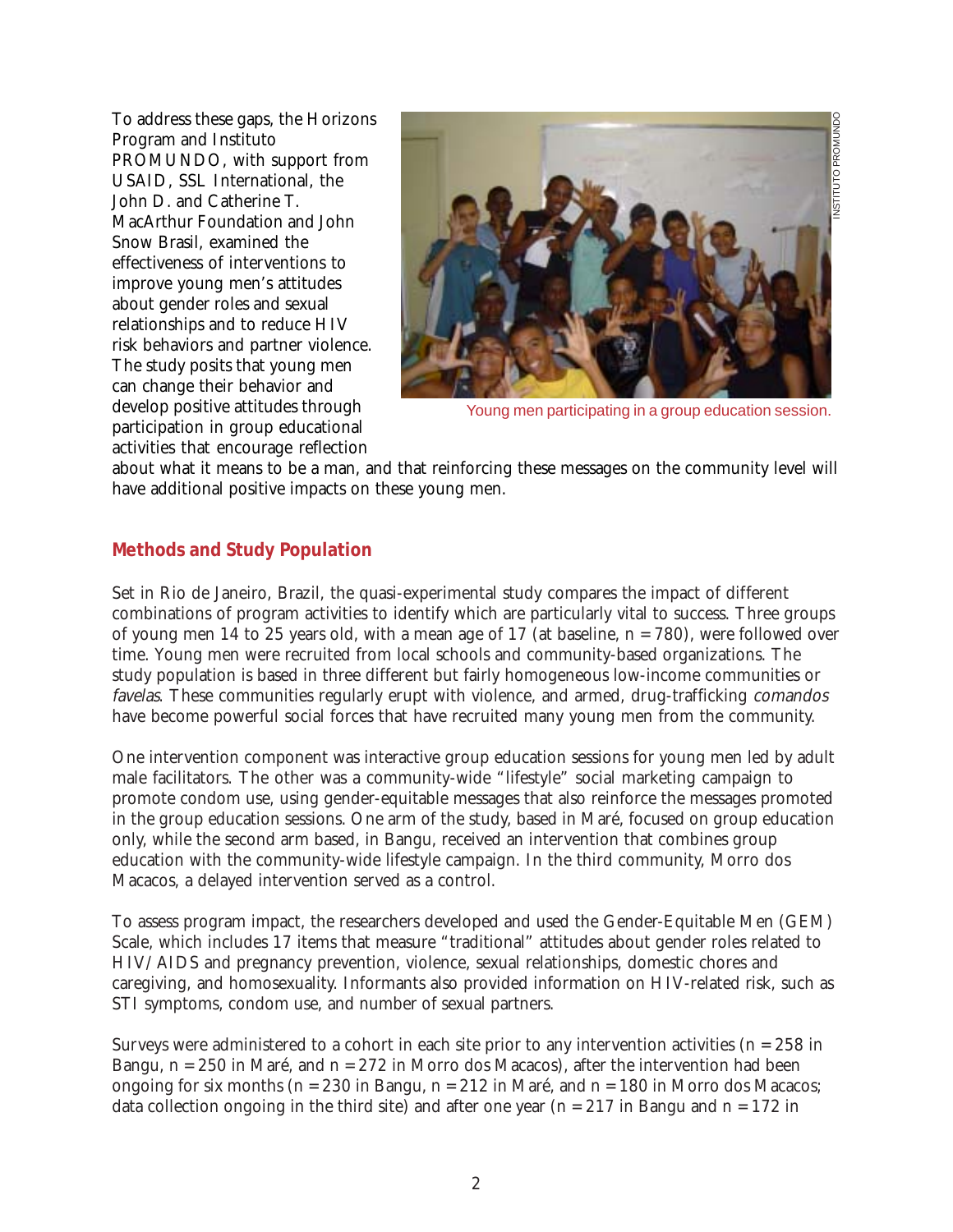| ongoing and Morro dos Macacos                                                                                                                                                                                                                                                                                                                                                               | the 3 sites at baseline                        |              |             |                                    |
|---------------------------------------------------------------------------------------------------------------------------------------------------------------------------------------------------------------------------------------------------------------------------------------------------------------------------------------------------------------------------------------------|------------------------------------------------|--------------|-------------|------------------------------------|
| forthcoming). Response rates in<br>general were very good for this<br>context: 90 percent at six months,<br>dropping to 84 percent at one year in<br>Bangu; 85 percent at six months,<br>dropping to 69 percent at one year<br>(although data collection still<br>ongoing) in Maré; 66 percent at six<br>months for the control group in<br>Morro dos Macacos (data collection<br>ongoing). |                                                | <b>Bangu</b> | <b>Maré</b> | <b>Morro dos</b><br><b>Macacos</b> |
|                                                                                                                                                                                                                                                                                                                                                                                             |                                                | $n = 258$    | $n = 250$   | $n = 272$                          |
|                                                                                                                                                                                                                                                                                                                                                                                             | Mean age                                       | 16.8         | 17.2        | 17.3                               |
|                                                                                                                                                                                                                                                                                                                                                                                             | <b>Completed primary</b><br>school or more (%) | 41           | 46          | 34                                 |
|                                                                                                                                                                                                                                                                                                                                                                                             | Currently working (%)                          | 6            | 15          | 18                                 |
|                                                                                                                                                                                                                                                                                                                                                                                             | Ethnicity (%)                                  |              |             |                                    |
| Statistical tests used to determine<br>change include measures of<br>association such as chi-square tests, t-<br>tests, and logistic regression for<br>correlated data. In addition,<br>qualitative interviews were conducted<br>with a sub-sample of young men and                                                                                                                         | <b>Black</b>                                   | 38           | 37          | 46                                 |
|                                                                                                                                                                                                                                                                                                                                                                                             | Mixed                                          | 29           | 22          | 28                                 |
|                                                                                                                                                                                                                                                                                                                                                                                             | White                                          | 24           | 30          | 18                                 |
|                                                                                                                                                                                                                                                                                                                                                                                             | Other                                          | 9.4          | 11          | 7.2                                |
| their regular sexual partners to explore<br>the impact of the program on relationships from the perspective of both members of the couple                                                                                                                                                                                                                                                   |                                                |              |             |                                    |

#### **Table 1 Sociodemographic profile of young men in the 3 sites at baseline**

(to date,  $n = 29$ ). Preliminary analyses are reported on here.

#### **Interventions**

Maré; Maré data collection still

The intervention is called Program H (for homens: "men" in Portuguese). Program H focuses on helping young men question traditional norms related to manhood and on promoting the abilities of young men to discuss and reflect on the "costs" of traditional masculinity and the advantages of more gender-equitable behaviors. Intervention activities include two main components: (1) a field-tested curriculum that includes a manual and an educational video for promoting attitude and behavior change among men, and (2) a lifestyle social marketing campaign for promoting changes in community or social norms about what it means to be a man<sup>1</sup>. The curriculum was developed in 1999 by four Latin American NGOs, coordinated by Instituto PROMUNDO, and including Salud y Genero (Queretaro and Xalapa, Mexico), Ecos (São Paulo, Brazil), and Instituto PAPAI (Recife, Brazil). The lifestyle social marketing campaign was developed in 2001 by Instituto PROMUNDO, John Snow Brazil, and SSL International (makers of Durex condoms).

The curriculum includes an overview and framework for thinking about these issues, a 20-minute cartoon video, and 70 activities that were developed and pre-tested with groups of young men 15 to 24 years old. The activities are organized under five themes: Sexuality and Reproductive Health, Fatherhood and Caregiving, From Violence to Peaceful Coexistence, Reasons and Emotions (including communication skills, substance abuse, and mental health), and Preventing and Living with HIV/AIDS. The activities in the manual are designed to be carried out in a

<sup>1</sup> A third intervention component of Program H includes engaging young men in the public health sector both by outreach activities with young men and the training of health professionals. A separate evaluation study with PAHO/ WHO is currently being carried out for this component.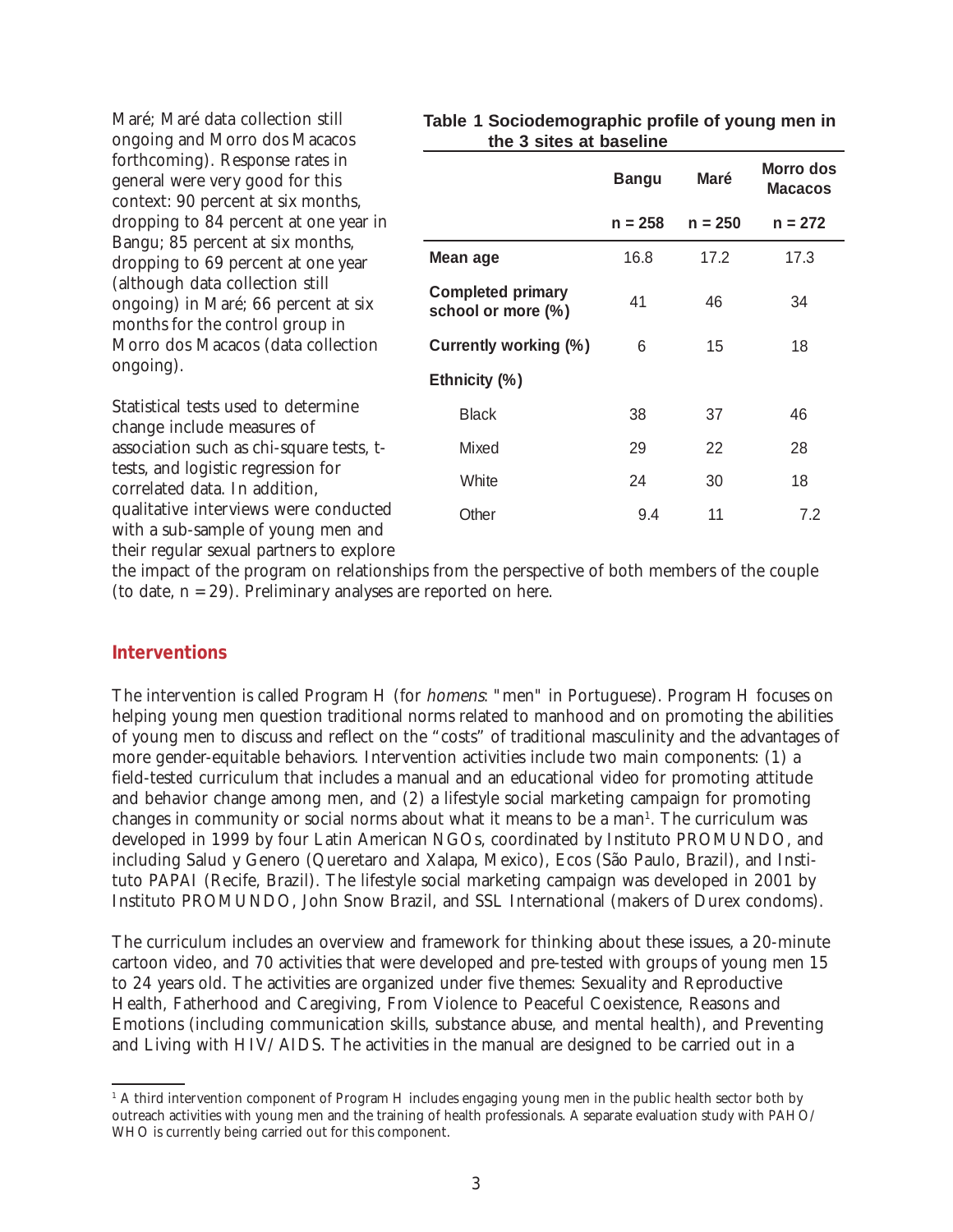same-sex group setting. The activities consist of role plays, brainstorming exercises, discussion sessions, and individual reflections. Eighteen exercises (plus video) in total were conducted with the young men during once-a-week sessions for about two hours each over approximately a six-month period. Adult men facilitated the exercises to serve as more gender-equitable role models for the young men.

The lifestyle social marketing campaign was developed by working with men to identify their preferred sources of information and cultural outlets in the community, and to craft messages—in the form of radio spots, billboards, posters, postcards and dances—to make it "cool and hip" to be a more "gender-equitable" man. This campaign encourages young men to reflect about how they act as men and enjoins them to respect their partners, to avoid using violence against women and to practice safer sex. The campaign has been called "Hora H", or "In the Heat of the Moment." The phrase was developed by young men who frequently heard their peers say, "Everybody knows that you should use a condom, but in the heat of the moment …."



Postcard distributed as part of the "lifestyle" social marketing campaign.

Current findings focus on baseline and six-month follow-up data from the two intervention groups in Bangu and Maré. Because data collection is ongoing, preliminary results from the control group in Morro dos Macacos and the one-year follow-up will be presented.

# **Findings**

## Young men in the study report substantial HIV/STI risk.

The young men participating in the study typically engage in a number of risky sexual behaviors. At baseline, more than 70 percent of the young men from all three sites combined were sexually experienced, with an average age of 13 for sexual initiation. Of the sexually experienced group, almost one-third (30 percent) reported more than one sexual partner over the last month. Approximately 25 percent of the young men reported STI symptoms during the three months prior to the survey. About ten percent of the young men reported physical violence against their current or most recent regular partner. Fewer than 10 percent had ever taken an HIV test. This profile was similar across all three sites.

#### Consistent condom use is more frequent with regular partners than casual partners.

At baseline, less than two-thirds (63 percent) reported condom use at last sex with a primary partner, and 85 percent reported condom use with a casual partner at last sex. However, consistent condom use during the last month was higher among men with their regular partners (70 percent). Young men with casual partners were less likely to report consistent condom use with every casual partner over the last month (49 percent).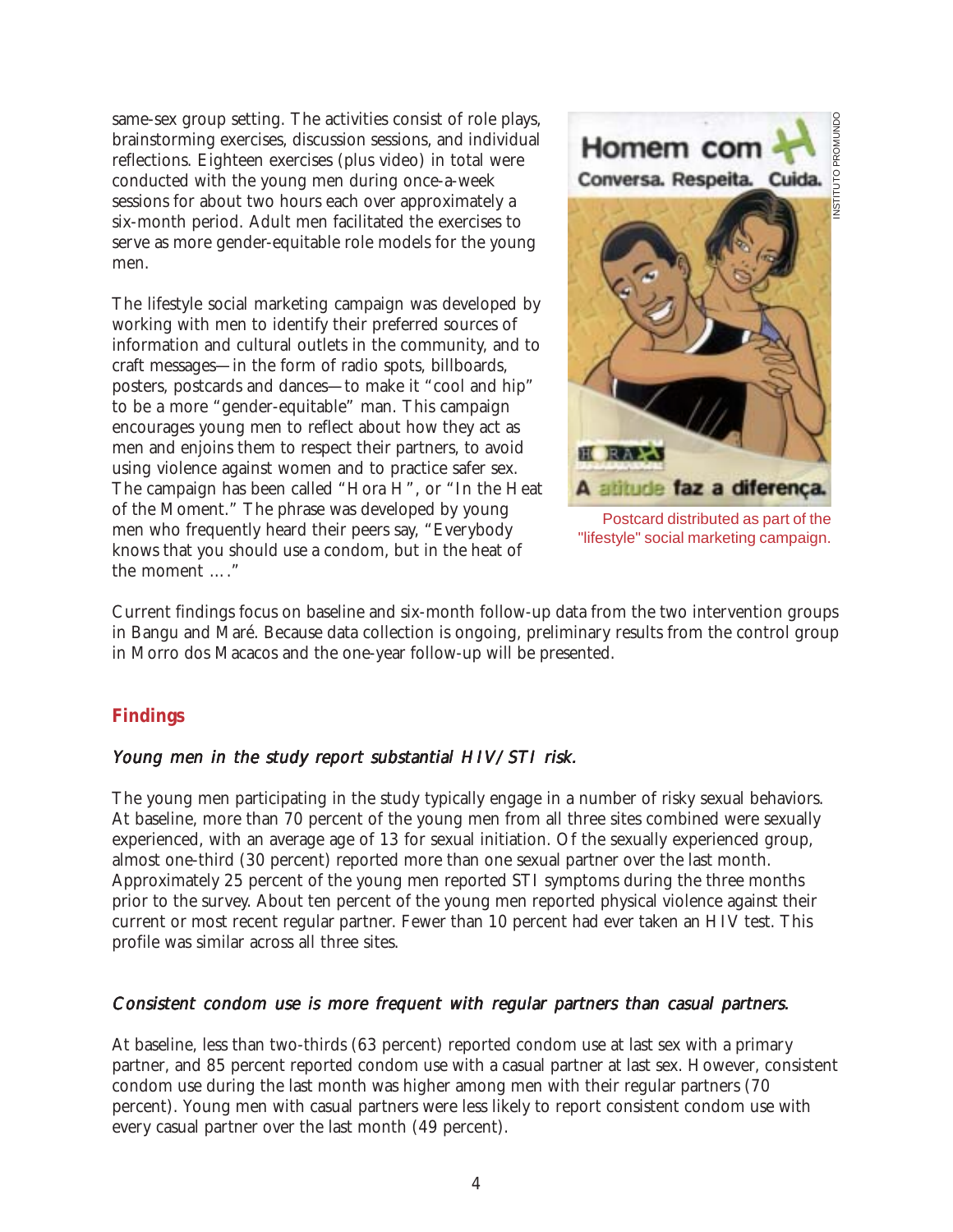#### **The GENDER EQUITABLE MEN Scale**

Drawing on qualitative research with young men in Rio de Janeiro and on an extensive literature review, the GEM Scale was developed and tested with a community-based sample of 749 men aged 15 to 60 in low- (Bangu and Santa Marta) and middle-income (Botafogo) neighborhoods in Rio de Janeiro. In the initial testing of the GEM Scale, "traditional" attitudes were reported by some men in both middle-income and lower-income neighborhoods. Men with lower educational levels tended to hold more traditional views about what it means to be a man. For the intervention study with young men, the 17-item subscale of "traditional" norms was deemed most reliable (at baseline, alpha > .78), and was used as the gender norms measure.

#### Examples of "Traditional" Gender Norms from the GEM Scale

-Men are always ready to have sex.

-Women who carry condoms on them are "easy."

-I would never have a gay friend.

-Changing diapers, giving the kids a bath, and feeding the kids are the mother's responsibility.

-I would be outraged if my wife asked me to use a condom.

-A woman should tolerate violence in order to keep her family together.

-There are times that a woman deserves to be beaten.

#### At baseline, agreement with inequitable gender norms is associated with more risk.

Support for inequitable gender norms and inequitable attitudes toward gender roles were significantly associated with HIV risk at baseline. Across all three sites, agreement with more "traditional" gender norms in the GEM Scale was significantly associated with reported STI symptoms ( $p < .05$ ), lack of contraceptive use ( $p = .05$ ), and physical or sexual violence against a current or recent partner  $(p < .001)$ .

#### Young men in the intervention sites reported greater support for more equitable gender norms.

Comparing baseline and post-intervention results gathered at the intervention sites reveals that a significantly smaller proportion of respondents support traditional gender norms over time. At six months, overall scale scores significantly improved for both the Bangu  $(p < .001)$  and Maré  $(p < .001)$ .05) groups. The majority of individual items significantly improved as well, with 10 of 17 items improving in Bangu and 13 of 17 items in Maré (see figure 1 for examples). These positive changes were maintained at the one-year follow-up in both intervention sites. In Morro dos Macacos, the control/delayed intervention, no significant improvement in the overall gender norm scale scores was detected to date between baseline and six month follow-up, and only one of 17 items significantly improved.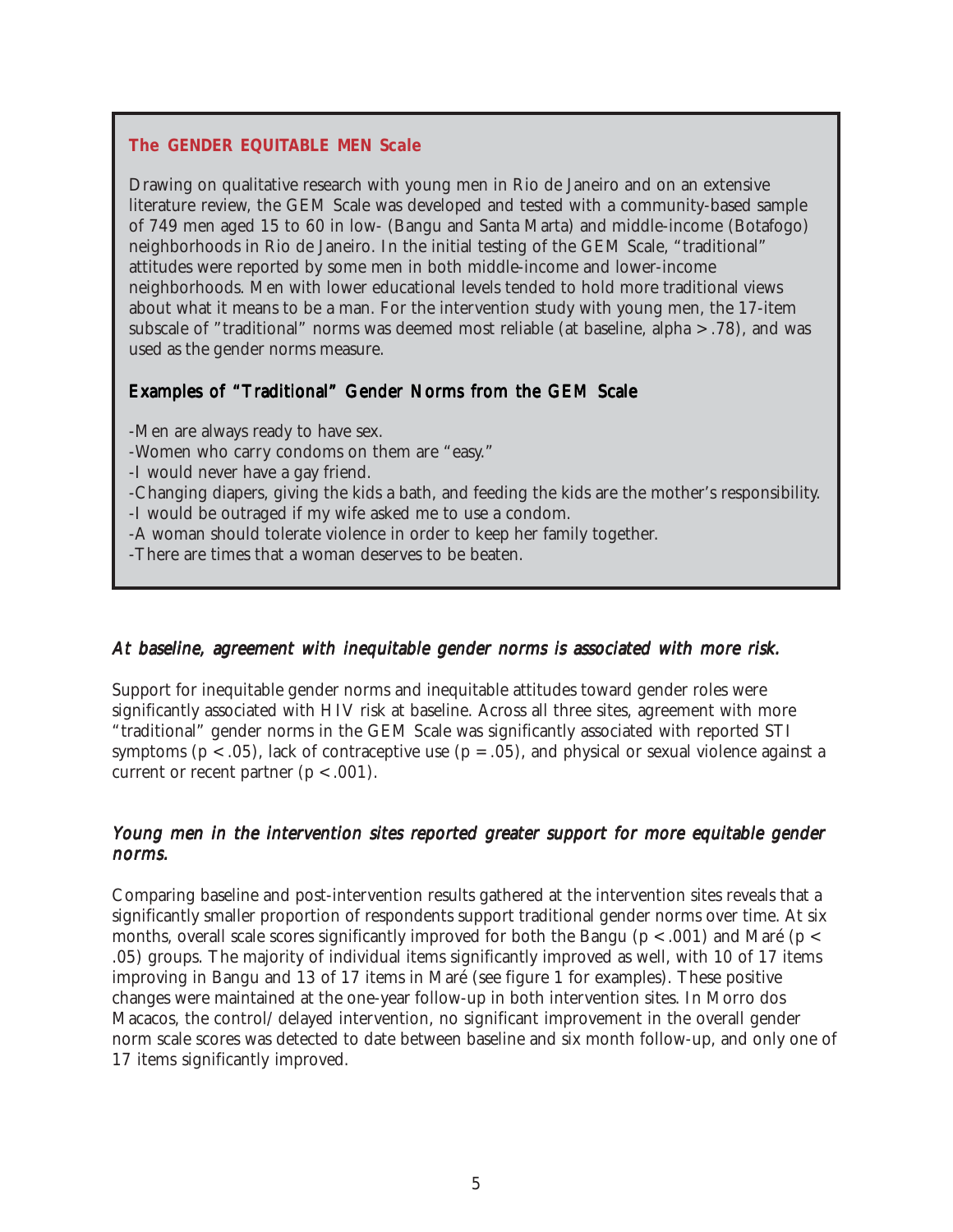



In in-depth interviews with some of the young men after they participated in the activities, they discussed how the workshops helped them question views about manhood. One young man said:

"...I learned to talk more with my girlfriend. Now I worry more about her… it's important to know what the other person wants, listen to them. Before (the workshops), I just worried about myself."

This same young man's girlfriend, in a separate interview, confirmed that he had in fact initiated discussions with her on a number of new topics, and he began to respect when, how, and if she wanted to have sexual relations, and to see that having sex was not the only important part of their relationship.

#### There were significant improvements in key HIV/STI risk and prevention outcomes, with greater changes often taking place among the young men in the site with the combined group education and community activities.

A number of key HIV/STI-related outcomes improved between baseline and 6 month follow-up in the two intervention sites. At both intervention sites, reported STI symptoms (e.g., penile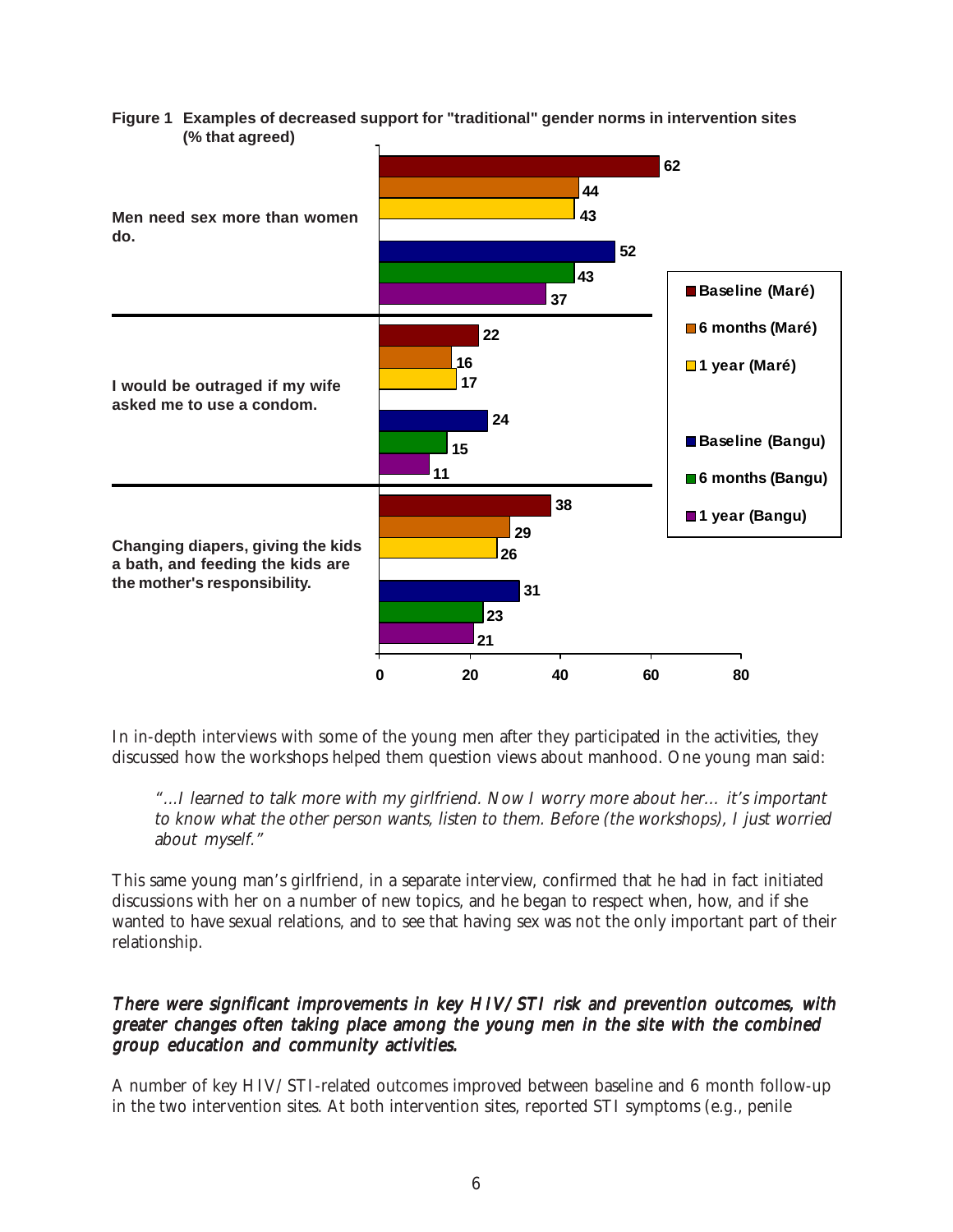discharge, pain during urination) decreased, and in Bangu, the site where group educational activities were combined with the lifestyle social marketing component, the improvements were statistically significant (p < .05; See figure 2). In Morro dos Macacos, the control site, there was no significant decrease in reported STI symptoms at six months. Findings related to condom use are similar. Condom use at last sex with a primary partner increased significantly in Bangu (p < .05; See figure 3). In Maré and Morro dos Macacos, no significant increase in condom use was found at six months. In all three sites, there was no significant increase in condom use with casual partners. The percentage of sexually experienced informants at both intervention sites who reported having two or more partners over the last month decreased slightly, but not significantly. In contrast, the percentage of sexually experienced respondents in the control site with multiple partners increased slightly.

Results at one-year follow-up indicate that the improvements in both condom use and a reduction in reported STI symptoms were maintained for both Bangu and Maré. In fact, the positive changes were greater at one-year follow-up, including a significant reduction in reported STI symptoms for both Bangu and Maré. The proportion of young men in Bangu and Maré who report multiple partners during the previous month at one year, compared with baseline, decreased somewhat (39 percent to 34 percent for Bangu, and 45 percent to 37 percent for Maré), and increased somewhat in the control group (39 percent to 42 percent for Morro dos Macacos.)







#### **Figure 3 Change in condom use at last sex with a primary partner**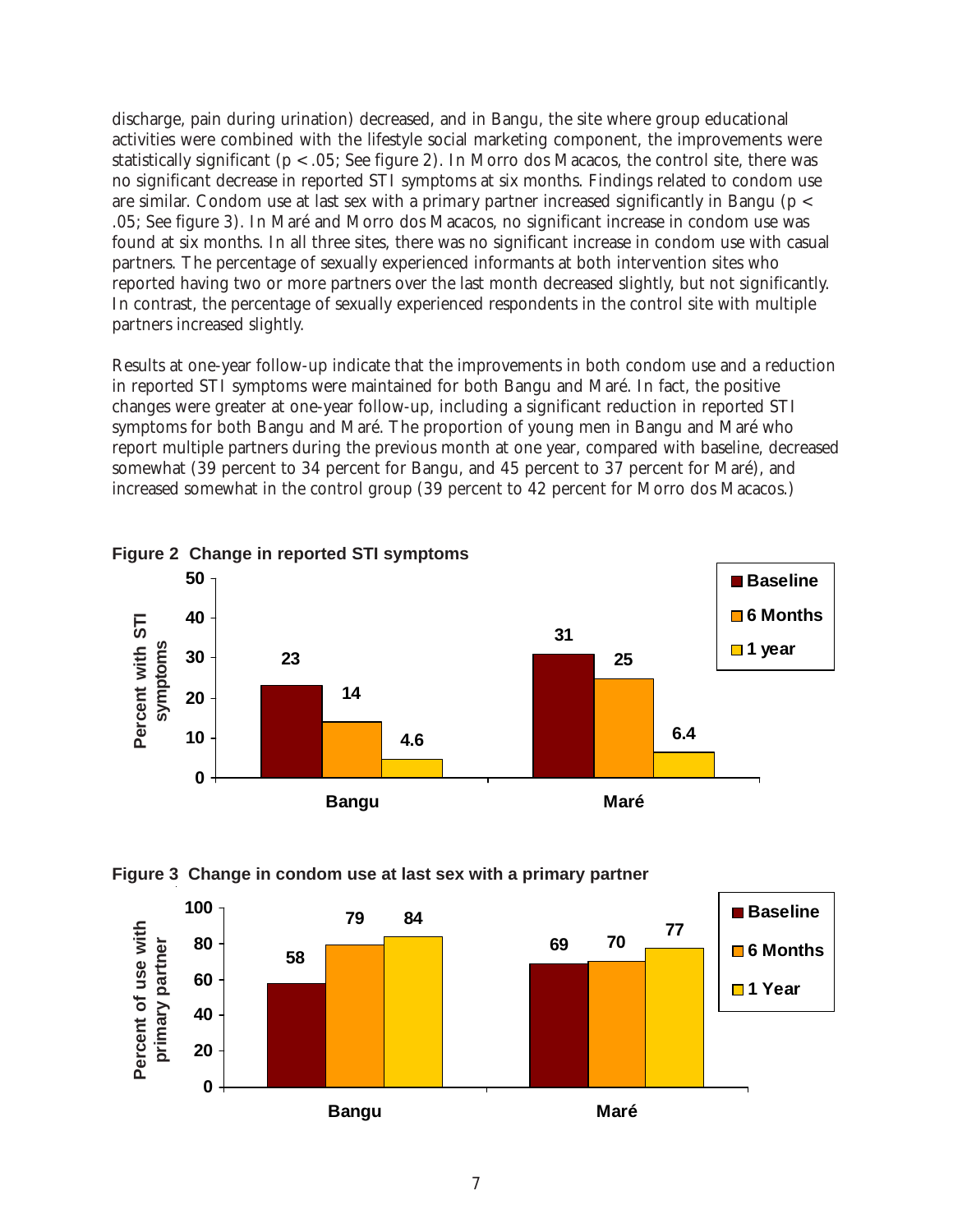# Agreement with more equitable gender norms was associated with changes in HIV/STI risk outcomes.

A key objective for this study concerns quantifying how gender dynamics are related to HIV risk, and if greater support of equitable gender norms will lead to a reduction in HIV-related risk. Preliminary analyses indicate that improvements on the gender norm scale were associated with changes in HIV/STI risk outcomes. For both Bangu and Maré, positive change in gender norms over one year was significantly associated with decreased reports of STI symptoms (p < .001). For the group in Bangu, young men with more equitable norms were approximately four times less likely to report STI symptoms, and young men in Maré were approximately eight times less likely to report STI symptoms. For condom use, a significant association was not found, but a trend in the expected direction was seen in Bangu; young men with more equitable gender norm scale scores were 2.4 times as likely to use condoms with a primary partner at last sex.

These quantitative findings were reinforced by comments concerning other HIV risk related behaviors from the young men themselves during in-depth interviews. One young man indicated that since participating in the gender-focused education sessions, he now had respect for his girlfriend and was delaying sex with her, saying:

"Used to be when I went out with a girl, if we didn't have sex within two weeks of going out, I would leave her. But now (after the workshops), I think differently. I want to construct something (a relationship) with her."

## **Discussion**

These preliminary findings suggest that educational interventions focused on positive, less traditional roles for men can successfully influence young men's attitudes about gender roles. The findings also suggest that a behavior change intervention focused on gender dynamics can decrease HIV/STI risk.

Support for equitable gender norms increased for both intervention groups, and a corresponding change was not seen in the group that was not exposed to any intervention, supporting the



Facilitator and young men in group education session.

contention that the intervention had an impact on these views. Key HIV/ STI-related outcomes also improved for young men in the intervention groups, and the change was often greater for young men exposed to the combination of group education activities and the community-based lifestyle social marketing campaign. This finding highlights the importance of combining both interpersonal communication and reinforcing gender equity messages on the community level.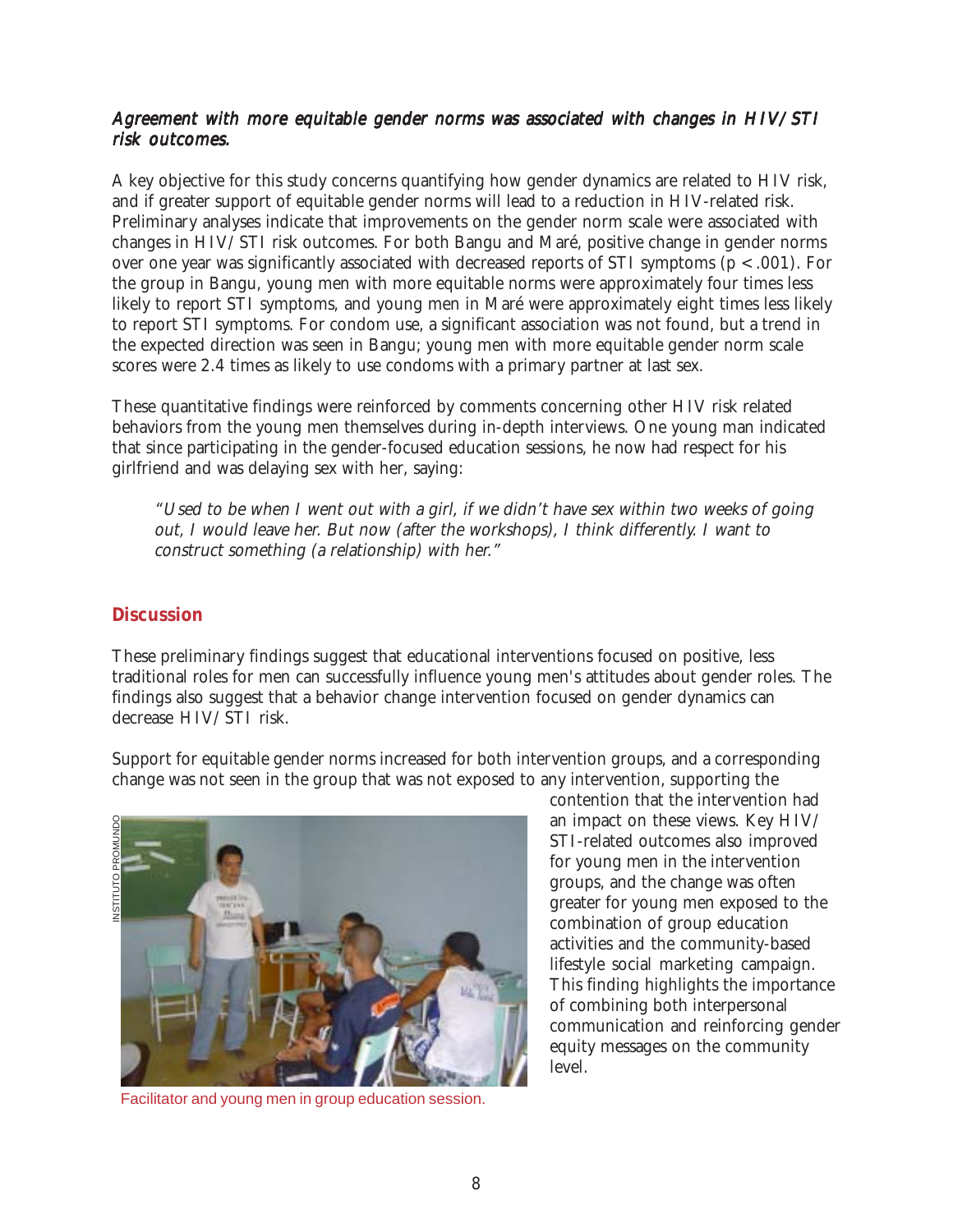Emerging findings suggest that directly addressing gender and relationships in an HIV/STI prevention intervention for young men can result in positive outcomes for both young men and young women. These outcomes include both increased caring and respect in relationships, as well as more health-protective behaviors, such as more condom use, and decreased risk, such as decreased STI symptoms. For condom use, this effect was evident at both six months and one year after the intervention began in Bangu. For reported STI symptoms, the



Store selling Hora H condoms.

effect was even greater at one-year follow-up than at six months in both Bangu and Maré. Qualitative evidence further demonstrates that some relationships, and sexual and reproductive health behavior within the relationships, have been substantially positively affected by the experience and by the shift in views about gender roles and relationships among young men.

Condom use in Brazil is relatively high, compared to most cultural settings, due to wide availability and promotion of condom use as the norm, and by a strong national AIDS program that has made condom use a central goal. But condom use as a norm has most often been promoted for casual partners, and limited attention has been paid to risk and protection within primary relationships. Findings confirm that a higher proportion of young men use condoms at last sex with casual partners than with primary partners.

Yet findings also indicate that condoms are used less consistently with casual partners than primary partners. Perhaps the process of negotiation within an ongoing relationship with primary partners permits the maintenance of the behavior, while the need to renegotiate condom use with every partner leads to more inconsistent use with casual partners. Post-intervention findings demonstrate that condom use with primary partners increased significantly, while condom use with secondary partners did not. This is important, given the substantially lower rates of condom use with primary partners within a context of frequent sex outside of the partnership. The results may also indicate that the gender and relationship-focused intervention led to better relationship dynamics and more successful negotiation around risk reduction and condom use, while there was less incentive for change from the perspective of these young men outside a regular, ongoing relationship.

Measuring "gender-equitable" norms and behavior directly provides useful information about the prevailing levels of gender-related norms and behavior in the community as well as the effectiveness of any program that hopes to influence or promote a modification of those norms. However, the relatively few studies that do measure these concepts directly rarely use measures that have been evaluated for their psychometric properties and for their appropriateness in specific cultural contexts. To address these issues, the study team developed and tested the GEM Scale. The resulting scale appears to capture gender dynamics well, and is sensitive to locally relevant issues.